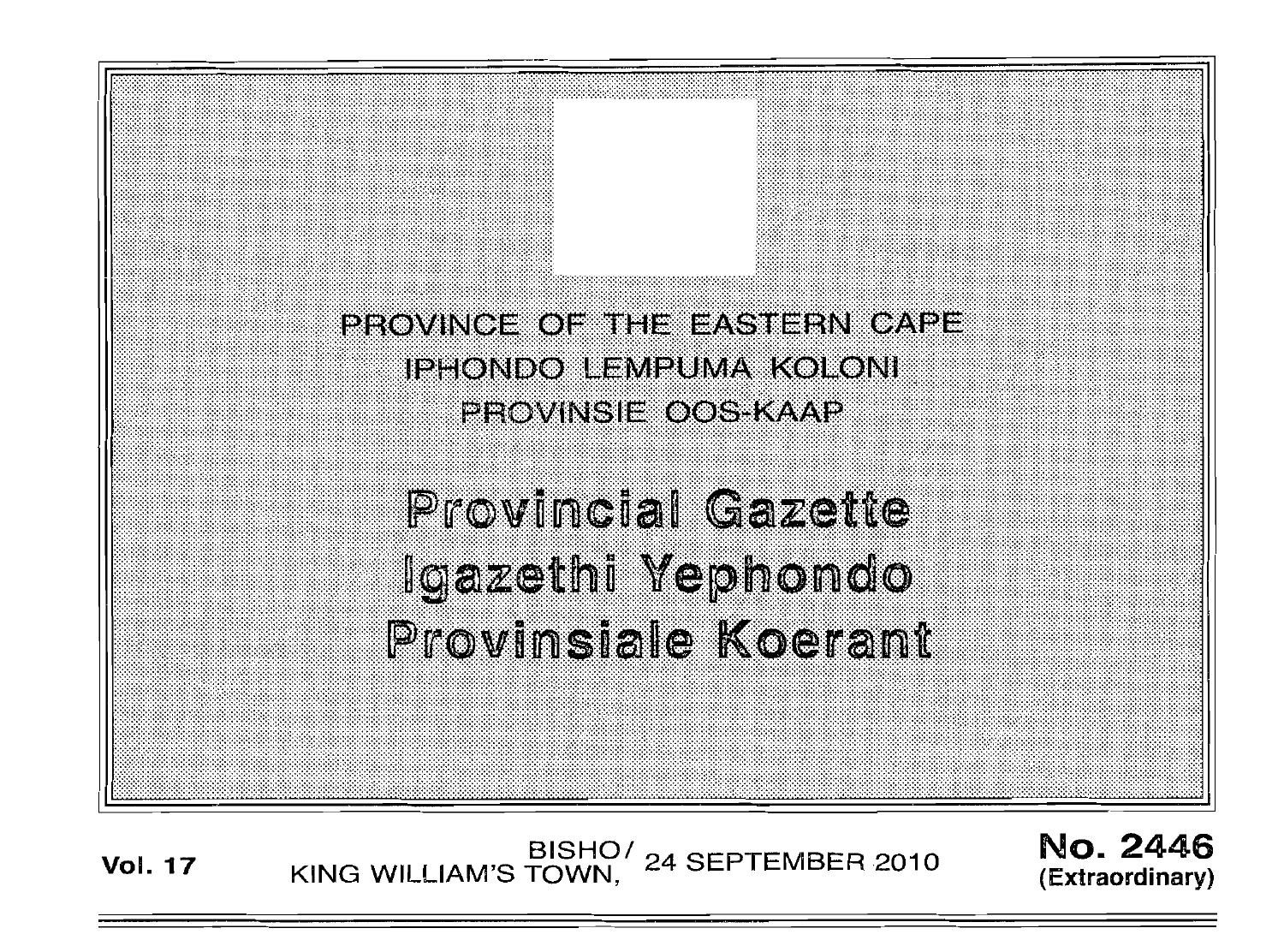#### IMPORTANT NOTICE

The Government Printing Works will not be held responsible for faxed documents not received due to errors on the fax machine or faxes received which are unclear or incomplete. Please be advised that an "OK" slip, received from a fax machine, will not be accepted as proof that documents were received by the GPW for printing. If documents are faxed to the GPW it will be the sender's responsibility to phone and confirm that the documents were received in good order.

Furthermore the Government Printing Works will also not be held responsible for cancellations and amendments which have not been done on original documents received from clients.

## CONTENTS • INHOUD

no.<br>No. Page Gazette No. No.

#### GENERAL NOTICE

 $\ddot{\phantom{a}}$ 

306 Constitution of the Republic of South Africa read with the Systems Act (32/2000): Funds Transfer and Monitoring Policy ............................................................................................................................................................................ . 3 2446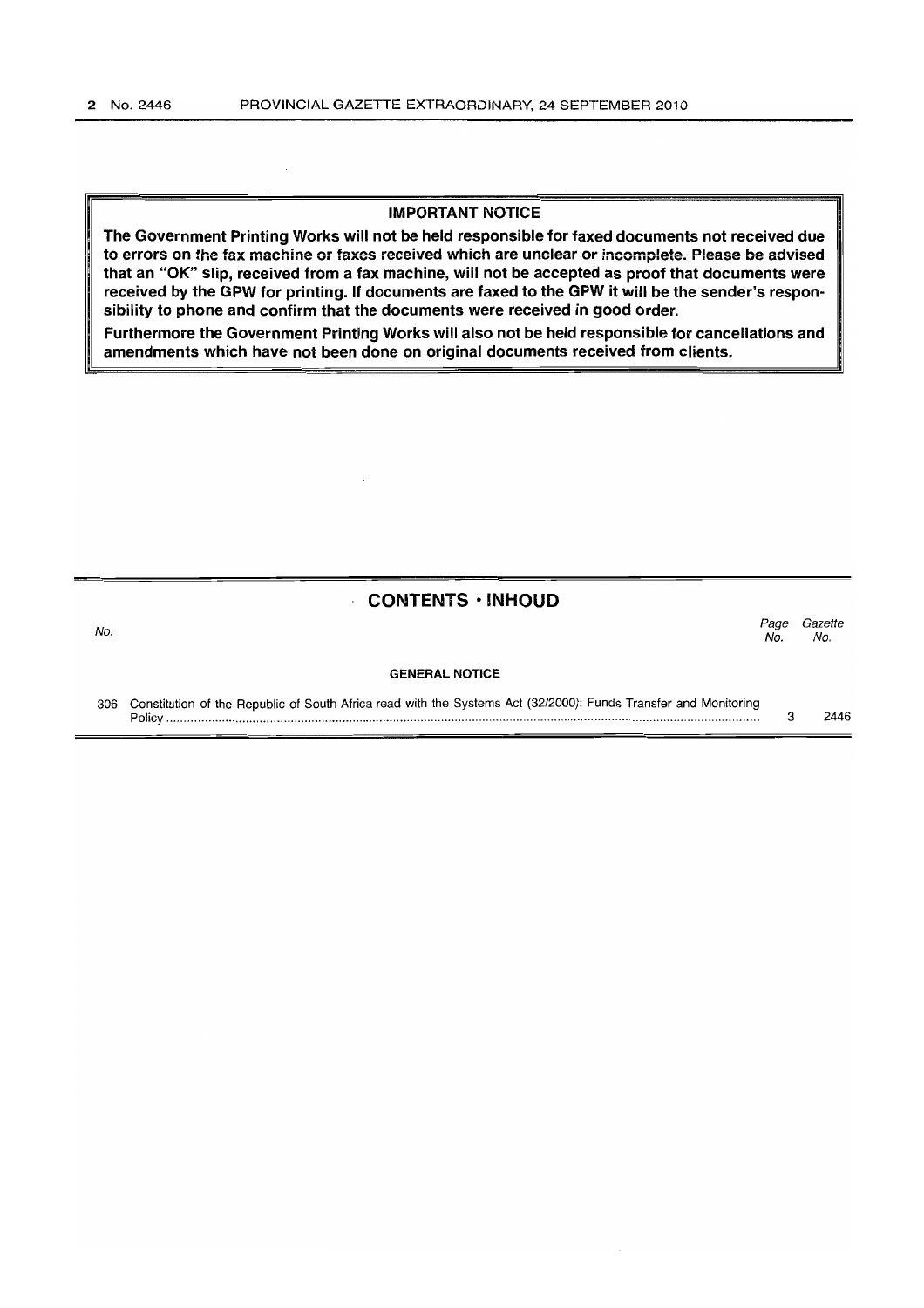## GENERAL NOTICE

## NOTICE 306 OF 2010

# **PROVINCIAL POLICY NOTICE** PROVINCE OF THE EASTERN CAPE DEPARTMENT **OF** lOCAL GOVERNMENT AND TRADITIONAL AFfAIRS

## FUNDS TRANSFER AND MONITORING POLICY

I, SICELO GQOBANA, Member of the Executive Council responsible for local Government and Traditional Affairs in the Province of the Eastern Cape in adherence to Chapter 7 Section 154 of the Constitution of the Republic of South Africa in conjunction with the Section 105 of the Systems Act No 32 of 2000 wishes to inform municipalities to implement the contents of the Policy No. 9/4/P on transfers that has been developed by the department. The pollcy is a guide on the processes and procedures on transfers and grants to municipalities in the Province.

SIGNED: S. GQOBANA MEMBER OF THE EXECUTIVE COUNCIL RESPONSIBLE FOR LOCAL GOVERNMENT AND TRADITIONAL AFFAIRS IN THE PROVINCE OF THE EASTERN CAPE

 $\sqrt{\frac{2g}{D}}$  DATE:  $\frac{2g}{D}$   $\frac{1}{D}$ *r* 1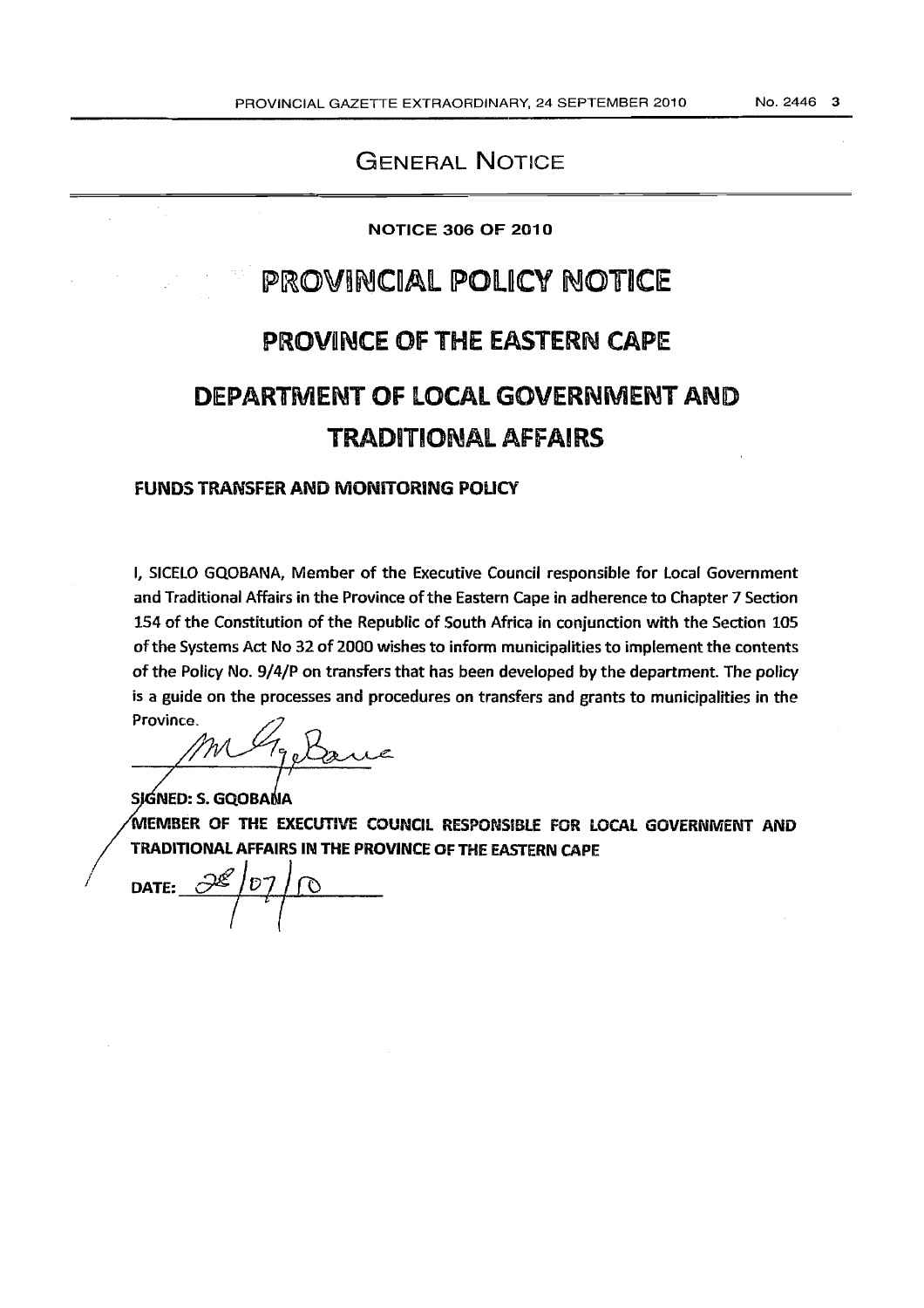#### **1. Policy**

This policy shall be known as the Funds Transfer and Monitoring Policy.

#### **2. Preamble/Background**

Whereas it is in terms of law the role and responsibility of the Department of local Government and Traditional Affairs to ensure that the municipalities are functioning effectively and efficiently, and also that there are systems and mechanisms in place to ensure the effectiveness of the municipalities in the delivery of their services to communities.

The department of local Government and Traditional Affairs has developed a policy which will serve as a guide on the processes and procedures of Transfer of Grants/Funds to municipalities.

The department has in the past transferred funds to municipalities without a policy to guide either the department or the receiving municipalities. As a result of this shortcoming the process of transferring has been haphazard with transfers being made late and with no monitoring mechanisms in place. On the other hand some municipalities could not account for transferred funds or use the money to address other priorities not related to the transferred funds.

In 2008 the department took a decision to move away from transferring funding to municipalities but to be more hands-on in supporting municipalities. Due to practical realities some funds must be transferred to municipalities as the department either has no mandate to perform such functions or for logistical reasons. It is for this reason that a need has arisen for a policy to guide the processes when funds are transferred.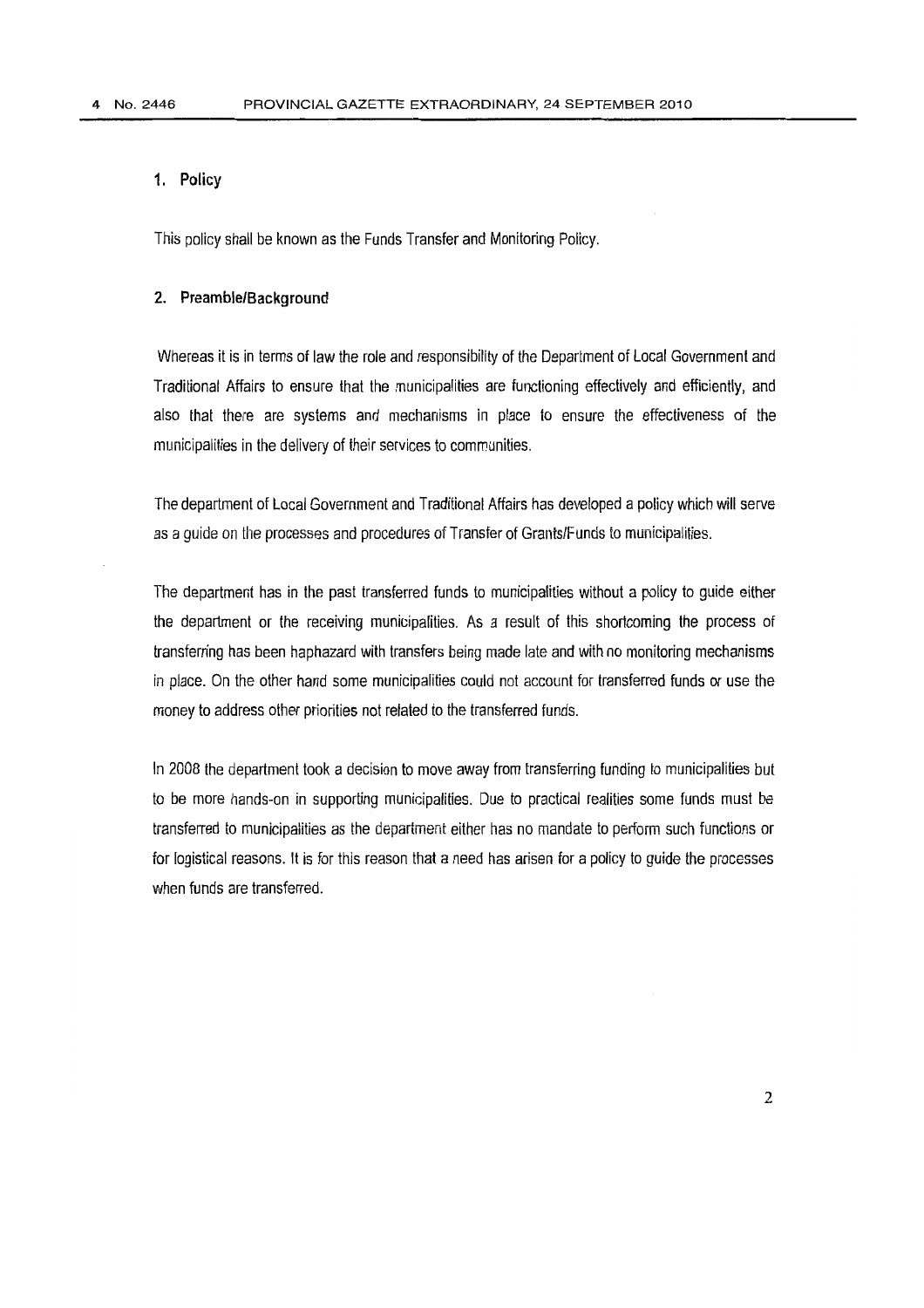#### 3. Purpose

The purpose of the policy is to provide for processes to be followed when funds are transferred and to provide for monitoring tools to guide both the department and receiving municipalities as well as to ensure that transferred funds are used for the intended purposes and for providing for remedial measures in cases of breaching the policy and legislation.

#### 4. Scope

All employees of the department must comply with this policy when transferring funds to entities outside of the department. All employees in municipalities shall be expected to comply with provisions of the policy when receiving the transferred funds from the department. All transferring Programme Managers are responsible for the effective management of the policy. The ultimate responsibility to ensure implementation and compliance with the poticy as well as for the management thereof resides with the Head of Department. As the implementation of the policy is dependent on cooperation from municipal officials and political office bearers its scope extends to them as well.

#### 5. Definitions and terms

For purposes of this Policy, unless otherwise stated, the following definitions shall apply:

"Acknowledgement of Receipt" means a letter written to the department by a municipality which as received grant funding in which the municipality confirms that it has received the grant funding.

"Annual Financial Statements" means those statements which every municipality must, in terms of Section 122 (1) of the Municipal Finance Management Act (Act No.56 of 2003) (MFMA), prepare for each financial year and which-

(a) fairly present the state of affairs of the municipality, its performance against its budget, its management of revenue, expenditure, assets and liabilities, its business activities, its financial results and its financial position as at the end of the financial year; and

(b) disclose the information required in terms of sections 123,124 and 125 of the MFMA.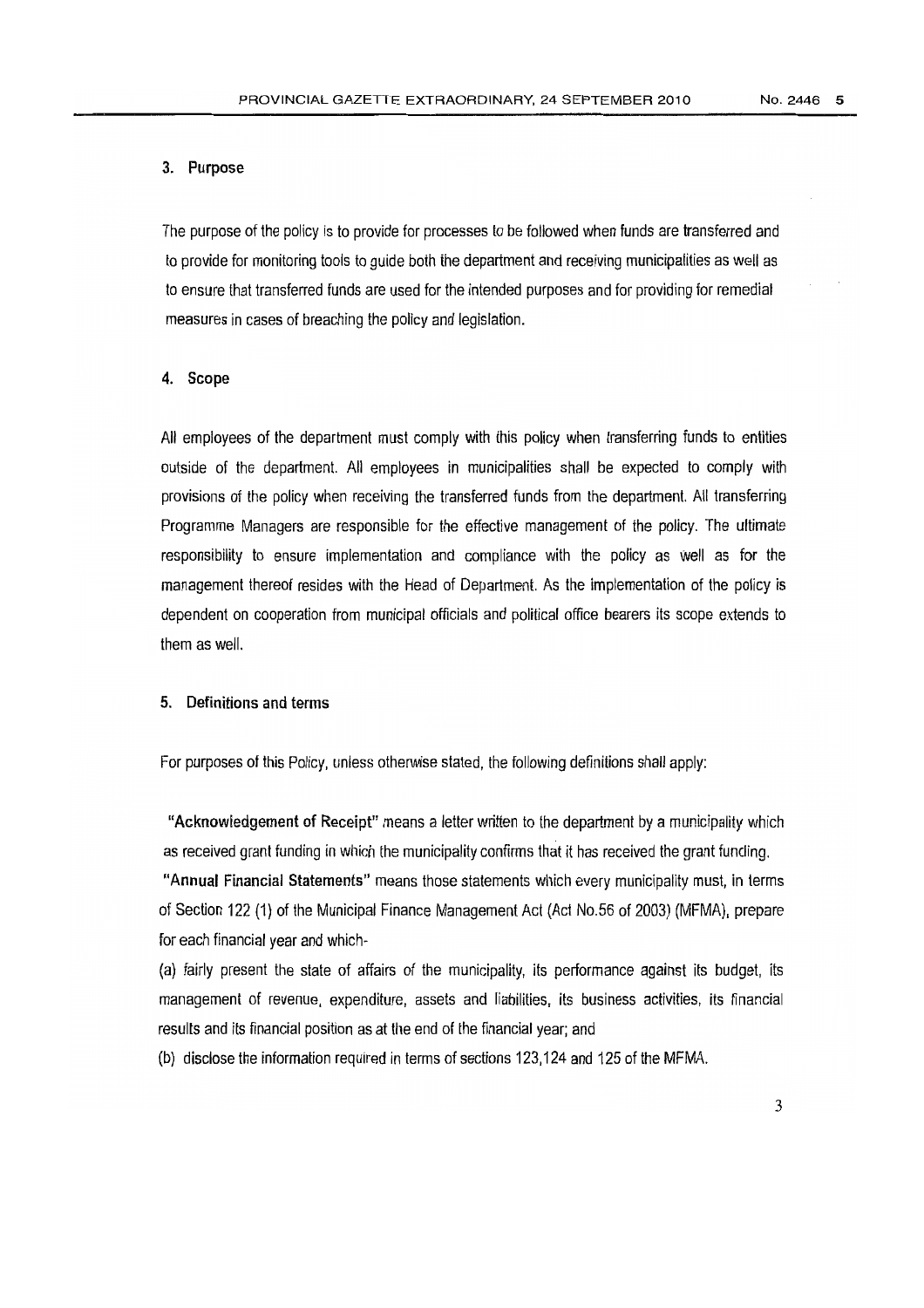"Budget or adjustment budget" means the annual budget for the municipality which in terms of section 16 (1) of the MFMA. the council of a municipality must approve, in respect of each financial year before the start of that financial year or, the revision of the approved annual budget in accordance with section 28 (1) of the MFMA.

"Business Plan" means a plan drawn up by the municipality and approved by the council which ciearly indicates for which purpose the grant funding is to be utilized, how the project is to be executed and the timeframes in respect of payment.

"Conditionality" means the conditions attached to the transfer such that it may only be used for the purpose for which it is intended and that it must be spent in the current financial year.

"Council resolution" means a decision of the majority of the members of the municipal council to accept the grant funding allocated to the municipality, to utilize the funding for the intended purpose, to approve the business plan and must be signed by both the Executive Mayor/Mayor and Municipal Manager as being a true extract from the minutes of the relevant council meeting.

"Declaration of Assurance and Acceptance" means a letter written to the department by a municipality which has received grant funding in which the municipality confirms that it will use the grant funding which it has received for the intended purpose only and that the municipal council has resolved to accept the grant funding.

"Primary banlt account" means the bank account referred to in section 8 (1) of the MFMA. If a municipality-

(a) has only one bank account, that account is its primary bank account; or

(b) has more than one bank account, it must designate one of those bank accounts as its primary bank account.

"Programme Manager" means the relevant General Manager within the Department of Local Government and Traditional Affairs whose division is transferring grant funding to a municipality and who is responsible for the effective administration and enforcement of this policy.

"MOU" refers to the Memorandum of Understanding that shall be entered into between the Department of Local Government and Traditional Affairs and the Municipalities that are receiving transfers.

"District MuniCipality" refers to a district municipality established in terms of the Municipal Structures Act 117 of 1998.

4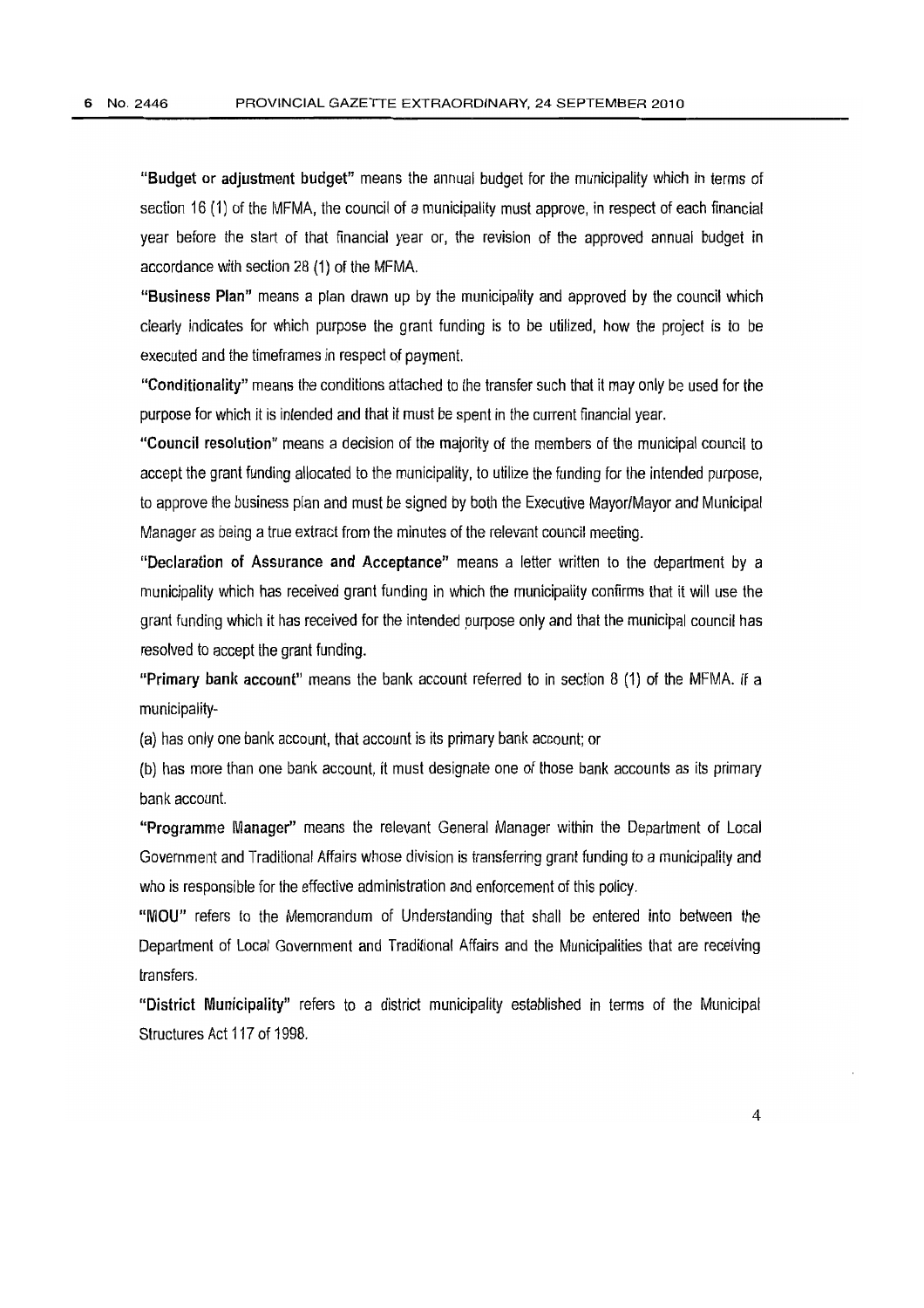"Local Municipality" refers to the Local Municipality established in terms of the Municipal Structures Act 117 of 1998.

## Relevant Legislation:

- 1. Municipal Structures Act 117 of 1998
- 2. Municipal Systems Act 32 of 2000
- 3. The Constitution of 1996 as amended
- 4. Intergovernmental Framework Act 13 of 2005
- 5. Municipal Finance Management Act 56 of 2003

### 6. Policy content and Guidelines

6.1 The following content areas of this policy are fully dealt with in the attached Policy Guidelines in Clause 11:

- 6.1.1 All grant transfers to be published in a Provincial Gazette
- 6.1.2 Conditionalities
- 6.1.3 Council Resolutions
- 6.1.4 Duly signed Business Plans
- 6,1.5 Duly signed Declaration of Assurance
- 6.1.6 Duly signed Acknowledgement of Receipt
- 6.1.7 Primary Bank Account
- 6.1.8 Monthly Reports
- 6.1,9 Budget or adjustment budgets
- 6.1.10 Annual Financial Statements
- 6.1.11 Remedial action for non compliance and / or serious breaches
- 6.1.12 Guidelines for unspent and / or under utilised funds
- 6.1.13 Team visits and site inspections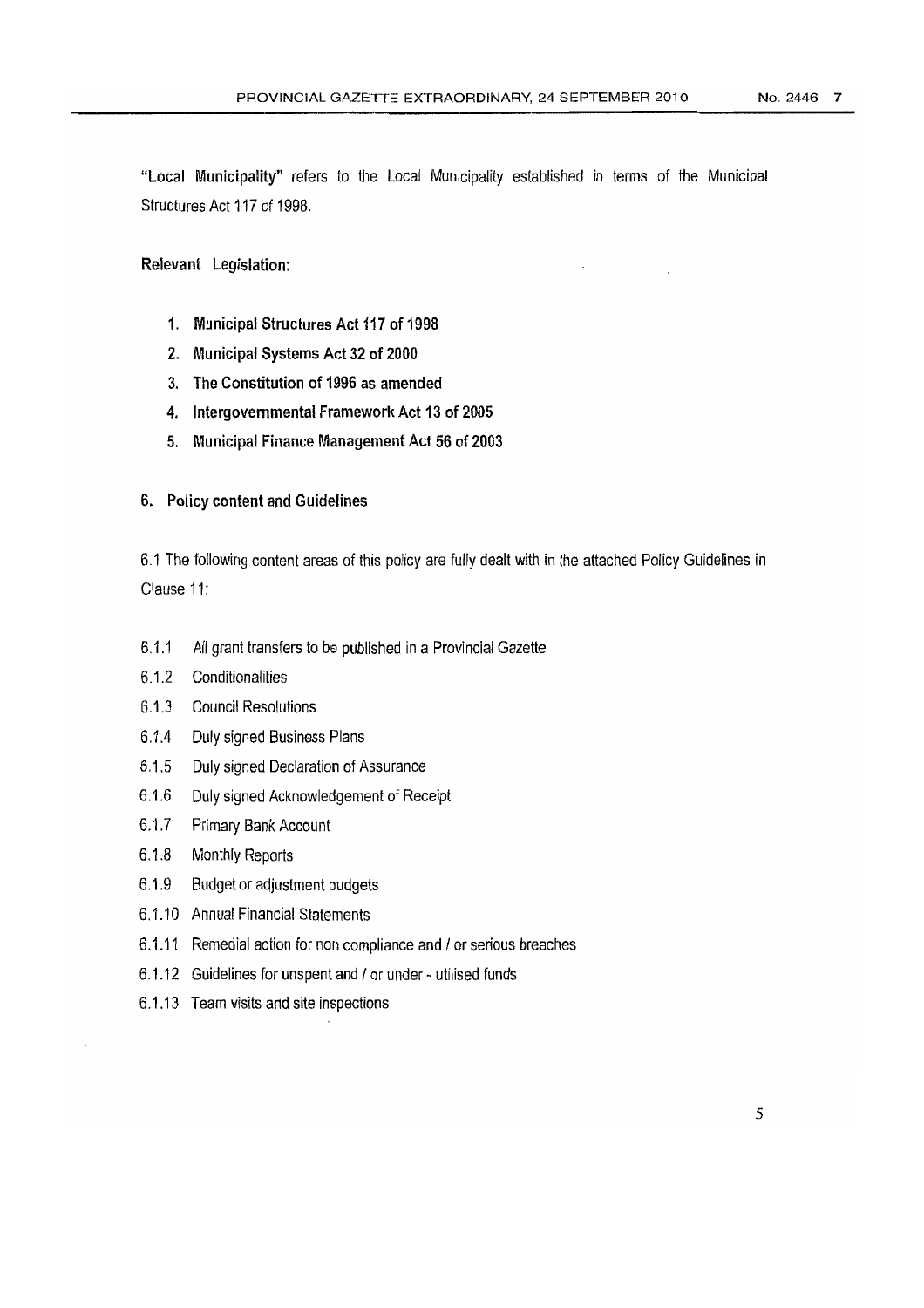#### 7. Administration of the policy

The effective administration and enforcement of the policy is assigned to all transferring Programme Managers.

#### 8. Effective date of the policy

The policy implementation date is 01 April 2010 being the first day of the next financial year of the department.

#### 9. Procedure

The procedures to be followed to ensure that the policy is implemented includes that those involved in the transfer line chain be informed of and trained in the implementation of the policy and are made aware of the consequences attached to the failure to comply.

All transferring Programme Managers are responsible for developing procedures for implementing this policy in their directorates.

The policy guidelines on the implementation of this policy also provide a platform for guiding transferring transferring Programme Managers.

As this policy deals with the management of public funds, a violation thereof may result in disciplinary action being taken against those who fail to adhere to it (inclusive of municipal officials).

#### 10. Appendices

Policy guidelines on the implementation of this policy are attached.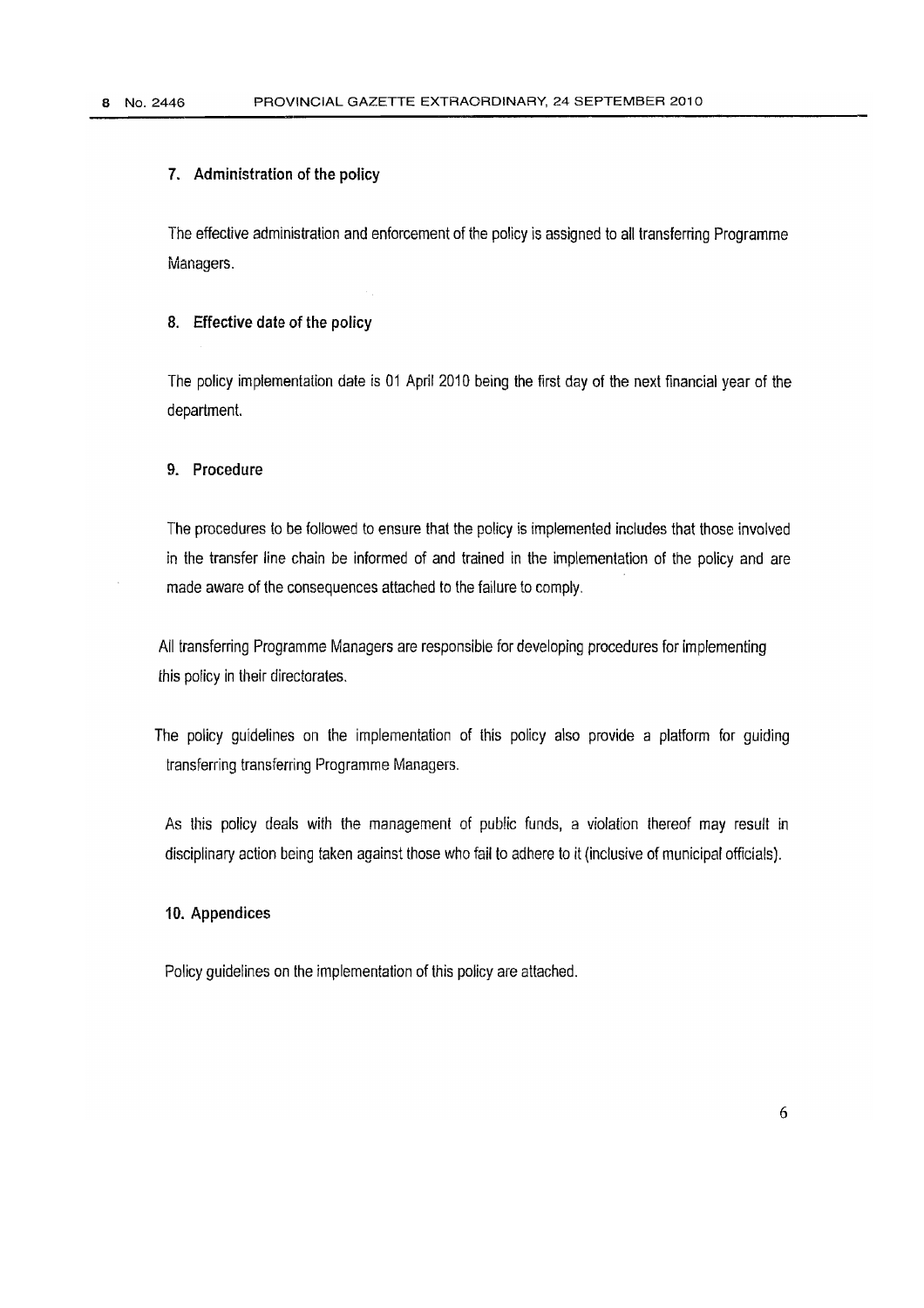## 11. POLICY GUIDELINES ON THE TRANSFER OF FUNDS TO MUNICIPALITIES

- a) A consolidated gazette of funding to be prepared by the Municipal Support and Monitoring Services Unit for approval by the Deputy Director General for Developmental Local Government. the Chief Financial Officer and the Superintendent General.
- b) Thereafter the Municipal Support & Monitoring Services Unit must submit the consolidated Gazette to Provincial Treasury for gazetting and must provide copies to the relevant General Managers and Municipalities.
- c) Once the funding has been gazetted the various programmes should inform the respective municipalities in writing of the funding they are to receive (the purpose of the funding, conditions attached to the funds and the amount(s) involved must be clearly stipulated) and request a detailed Business Plan, Declarations of Assurance and Acceptance. This must reach the department by no later than the end of the 1<sup>st</sup> week of April each year.
- d) On receipt of the above documents accompanied by a Council Resolution, individual programmes must effect payment through Financial Accounting Services.
- e) The department must ensure that there is compliance with provisions of the Municipal Finance Management Act 53 of 2003 when allocating funds to a municipality.
- f) The department is not in any way obliged to transfer funding intended for use by a local municipality to the district municipality in whose area of jurisdiction such local municipality resides. As such all funding will be transferred to the respective local municipalities. However, the department reserves the right to enter into negotiations with a district municipality for the transfer of funds intended for a local municipality within its area of jurisdiction to the district municipality if the department is of the opinion that the relevant local municipality lacks the capacity to properly administer and account for the funding.
- g) A memorandum of Understanding must be entered between the department and the receiving municipality to ensure monitoring on utilisation of funds and accountabirityon the transferred funds.
- h) Grant funding must be transferred to the **primary bank account** of the receiving entities. The receiving entities must in turn record such grants, issue receipt(s) and transfer the grant(s) to a dedicated Trust Account(s).
- i) Once a transfer has been made the relevant division must submit the relevant payment stub to the receiving municipality, in writing, within three (3) days of payment with a request that the municipality submits an acknowledgement of receipt to the department immediately after issuing a receipt.
- j) Municipal Support & Monitoring Services Unit to establish and maintain a central data base of all grant transfers to municipalities in the department.
- k} Monthly expenditure reports must be submitted to the relevant transferring programme manager in the department irrespective of whether or not there has been any expenditure. The department must then compare this expenditure with the approved project plans, obtain and evaluate the plan of action of the service providers and reach agreement on any further reporting mechanism(s) and the reporting interval{s).